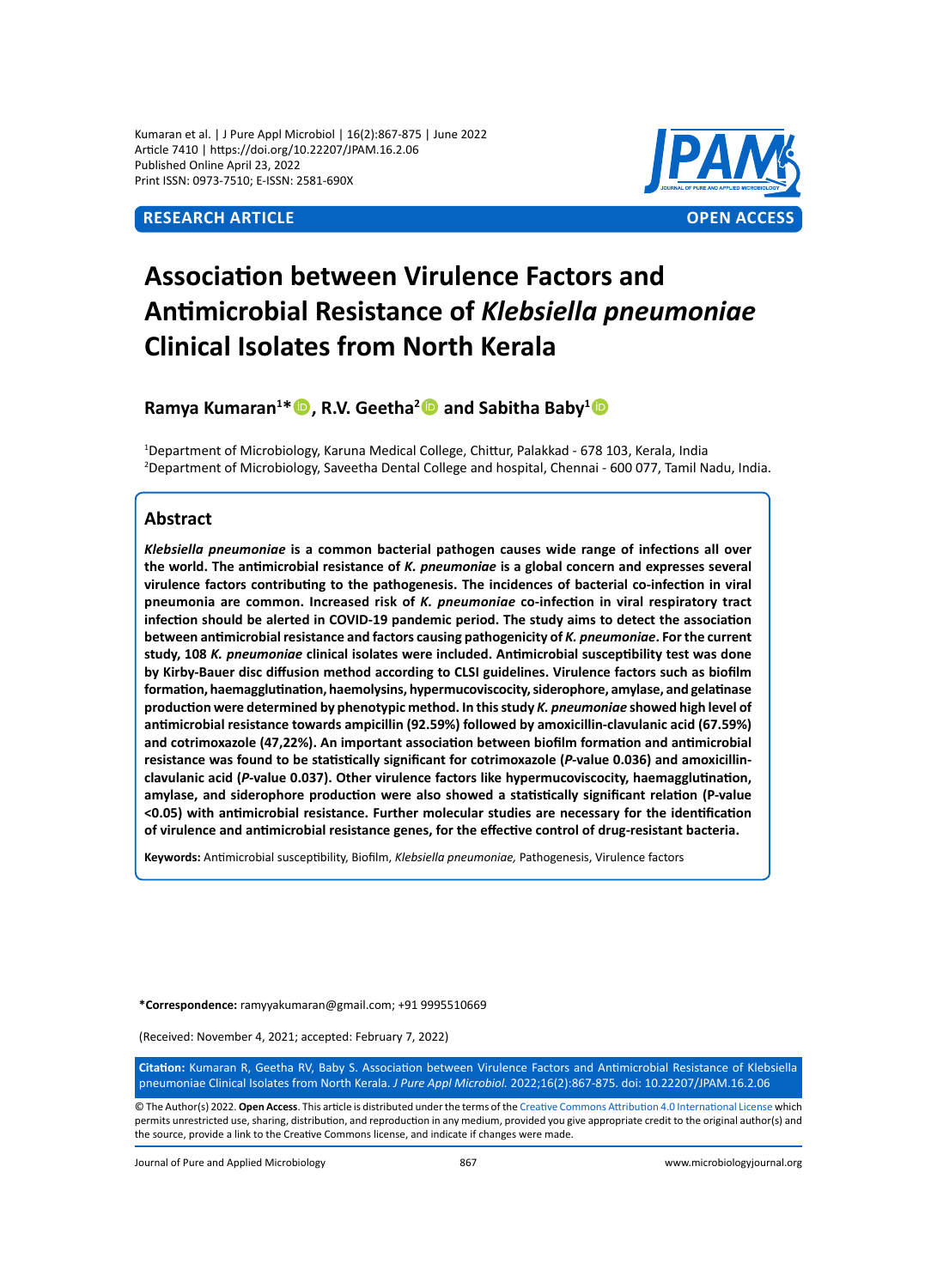# **INTRODUCTION**

The burgeoning antimicrobial resistance in bacteria is a global challenge. Genus *Klebsiella*  is one of the most important Gram-negative, non-motile, non-sporing, short stout bacilli, normally present as normal flora of the intestine of humans and animals.1 *Klebsiella pneumoniae* is an opportunistic pathogen causing various diseases; however, urinary tract and respiratory tract infections are repeatedly reported. It also caused intra-abdominal infection, meningitis, wound infection, pyogenic liver abscess, and septicemia. $2$ Rare cases of mycotic aneurysm, acute suppurative bacterial dacryoadenitis and community-acquired *Klebsiella pneumoniae* meningitis are reported in recent years.<sup>3-5</sup> Many reports have been published regarding the co-infection of *K. pneumoniae* in association with COVID-19 cases.<sup>6-8</sup>

Six multidrug-resistant bacterial pathogens are coming under the acronym ESKAPE such as *Enterococcus faecium, Staphylococcus aureus, Klebsiella pneumoniae, Acinetobacter baumanni, Pseudomonas aeruginosa* and *Enterobacter* species, they are escaping from the bactericidal activity of antimicrobial agents and mainly responsible for hospital acquired infection. *K. pneumoniae* as ESKAPE pathogens are highly resistant to antimicrobial agents and a principal source of hospital acquired infection in developed and low-income countries.<sup>9,10</sup> The pathogenesis of *K. pneumoniae* is because of the production of different virulence factors such as capsular polysaccharide, siderophore production, biofilm formation, hypermucoviscosity, haemagglutination, haemolysis and production of extracellular enzymes.<sup>11</sup> These factors aid in the establishment of *Klebsiella* infection and also act as a barrier to antimicrobial agents. Among the virulence factors, the capsular polysaccharide is the most important; it protects the microbes by inhibiting phagocytosis. $12$  Due to the production of capsular polysaccharide, the colonies of *K. pneumoniae* becomes mucoid.

Due to the increased antimicrobial resistance and multidrug resistance, the genus is showing high morbidity and mortality. Presently, *K. pneumoniae* shows increased resistance to broad-spectrum antibiotics, including betalactam, aminoglycosides and fluoroquinolones.<sup>13</sup> Antimicrobial resistance is mainly because of the production of enzyme, virulence factors, efflux pumps and mutation.<sup>14</sup> The enzyme Extendedspectrum beta-lactamases (ESBLs) are present in various Gram-negative bacteria worldwide, of which the most common bacterial isolate is *K. pneumoniae*. ESBLs producing bacteria are resistant to penicillins, first-, second-and thirdgeneration cephalosporins and monobactams (aztreonam), but not to cephamycin or carbapenems.15 Thus, carbapenems are found to be the most reliable drug for the treatment of ESBL-producers; however, there have been a lot of research reports on increasing resistance to carbapenem antibiotics worldwide.<sup>16</sup> The resistance to the carbapenem is due to the acquisition of resistant gene and the presence of some virulent factors.<sup>17</sup>

As per recent researches worldwide, in majority of viral pneumonia infections, bacterial co-infections are found to be in significant proportion. *K. pneumoniae* is a major bacteria acting as a co-pathogen in viral respiratory tract infection, it should be alerted in this COVID-19 pandemic. Due to its pathogenic and antimicrobial resistance, *K. pneumoniae* is a well-established pathogen in health care system. Therefore, this study aims to detect the virulence factors and antimicrobial susceptibility of *K. pneumoniae*. We also focused on the association between the virulence factors and antimicrobial resistance.

#### **MATERIALS AND METHODS**

The study was done at Karuna Medical College, Palakkad during 2017 January to 2018 March, to assess the prevalence of antimicrobial resistance among *K. pneumoniae* and its virulence factor determination. A total of 650 samples were received to microbiology laboratory, in this 556 (85.54%) samples were showed growth. Of this One hundred and eight strains (n=108) of *K. pneumoniae*, were identified based on the cultural and biochemical profile described by Bergey's Manual for systematic Bacteriology.<sup>18</sup> **Antimicrobial resistance testing**

The antimicrobial susceptibility test for all the isolates were performed by Kirby-Bauer disc diffusion test with the following commercially available discs (Himedia Laboratories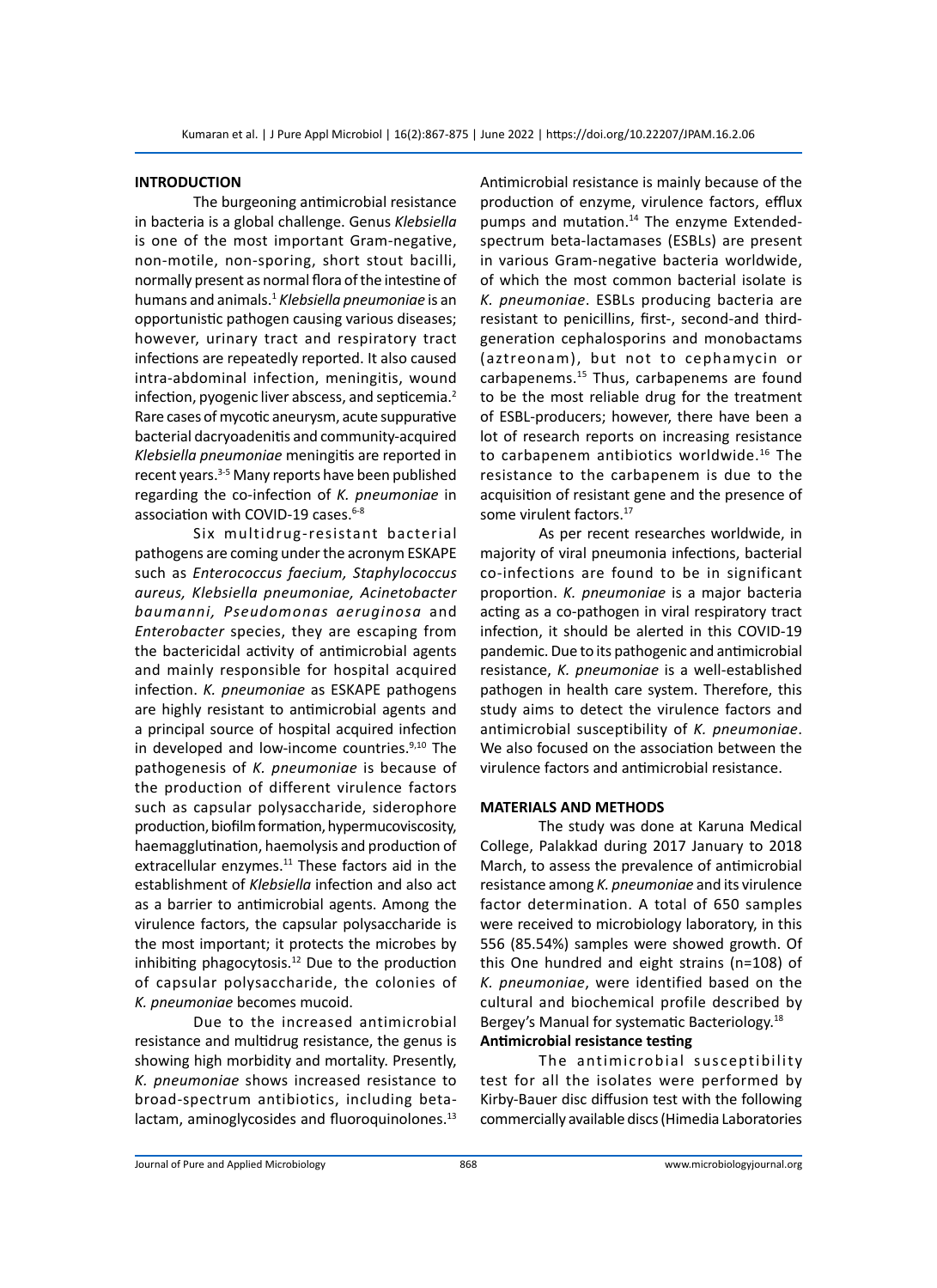Pvt, Ltd., Mumbai, India) such as ampicillin (10µg), ampicillin-sulbactam (10 µg /10 µg), gentamicin (10 µg), cotrimoxazole (25 µg), levofloxacin (5µg), cefoxitin (30 µg), cefotaxime (30 µg), ceftriaxone  $(30 \,\mu g)$ , ceftazidime  $(30 \,\mu g)$ , amoxyclav  $(10 \,\mu g)$  and amikacin (30 µg). The results were interpreted as per CLSI guidelines.<sup>19</sup>

# **Detection of ESBLs production**

Phenotypic screening test for the detection of ESBL production by *K. pneumoniae* was tested with third-generation cephalosporin such as ceftriaxone (30  $\mu$ g), cefotaxime (30  $\mu$ g), and ceftazidime (30 µg). All the isolate indicated resistant or intermediate sensitivity to any of these three discs, were suspected as ESBLs producers and is phenotypically confirmed by a combined disc diffusion test. The isolate was inoculated on to Muller Hinton Agar (Himedia Laboratories Pvt, Ltd., Mumbai, India) and susceptibility tested with ceftazidime or cefotaxime and with or without clavulanic acid. The plates were incubated at 37°C overnight. The ESBL production was confirmed phenotypically by the difference of zone diameter more than 5mm between the discs such as cefotaxime or ceftazidime and their respective clavulanic acid disc combination.<sup>20</sup>

#### **Virulence factors determination Biofilm formation**

Quantitative estimation of biofilm formation of the isolate was performed according to the protocol by O" Toole and Kolter (1998) and Dusane et al.<sup>21,22</sup> The optical density was measured by 570nm Enzyme linked immunosorbent assay reader and graded the intensity of the biofilm as strong (>0.240), moderate (0.120-0.240) and weak (<0.120).

**Table 1.** Distribution of *Klebsiella pneumoniae* isolates in different samples

| No. | Particulars    | No. of isolates |  |
|-----|----------------|-----------------|--|
| 1.  | Urine          | 41 (37.96%)     |  |
| 2.  | Sputum         | 39 (36.11%)     |  |
| 3.  | Pus            | 23 (21.3%)      |  |
| 4.  | Blood          | 1 (0.93%)       |  |
| 5.  | Secretion tip  | 1 (0.93%)       |  |
| 6.  | Anal fistula   | 1 (0.93%)       |  |
| 7.  | Wound swab     | 1 (0.93%)       |  |
| 8.  | Bronchial wash | 1 (0.93%)       |  |
|     |                |                 |  |

#### **Hypermucoviscosity**

*K. pneumoniae* hypermucoviscosity was phenotypically determined by a string test. The colonies were stretched by a wire loop, and the formation of a viscous string at a length of ≥5mm indicates hypermucoviscosity positive.

#### **Haemagglutination**

Bacterial fimbriae were detected by the clumping of erythrocyte narrated by Vagarali et al.<sup>23</sup> Human O<sup>+ve</sup> blood was used for the test. The 3% of RBC solution is prepared in fresh saline and one drop of this suspension was added to one drop of bacterial suspension and rotates for 5 minutes at room temperature.

# **Haemolysin production**

The isolates were streaked on the blood agar. Haemolysins are three types; Alpha, Beta and gamma.24 Alpha haemolysis is partial lysis of RBC, shown as greenish discoloration. Beta haemolysis, complete lysis of red blood cells, is clearance around the colony. Gamma haemolysis doesn't exhibit haemolysis. It was detected after 24 hours of incubation at 37°C.<sup>25</sup>

#### **Siderophore production**

This was carried out by chromazerol sulphate agar disc diffusion assay.<sup>26</sup> Positive results show blue to orange colour change due to the chelation of iron by siderophore.

#### **Gelatinase production**

Gelatinase production was detected by using a Nutrient gelatin agar medium. Isolates were inoculated on the test tube contain medium by a straight wire and incubate at 37°C for 48hrs. After incubation, keep the tubes at 4°C overnight. The Liquefaction of gelatin shows a positive result.<sup>27</sup>

**Table 2.** incidence of MDR isolates in different sample

| No. | Sample                | No: (%) of<br><b>MDR</b> isolates |  |
|-----|-----------------------|-----------------------------------|--|
| 1.  | Urine                 | 19/41 (46.34)                     |  |
| 2.  | Sputum                | 6/39 (15.38)                      |  |
| 3.  | Pus                   | 5/23 (21.74)                      |  |
| 4.  | Blood                 |                                   |  |
| 5.  | Secretion tip         | 1(100)                            |  |
| 6.  | Anal fistula          | n                                 |  |
| 7.  | Wound swab            | 1(100)                            |  |
| 8.  | <b>Bronchial wash</b> | 1(100)                            |  |

Journal of Pure and Applied Microbiology 869 www.microbiologyjournal.org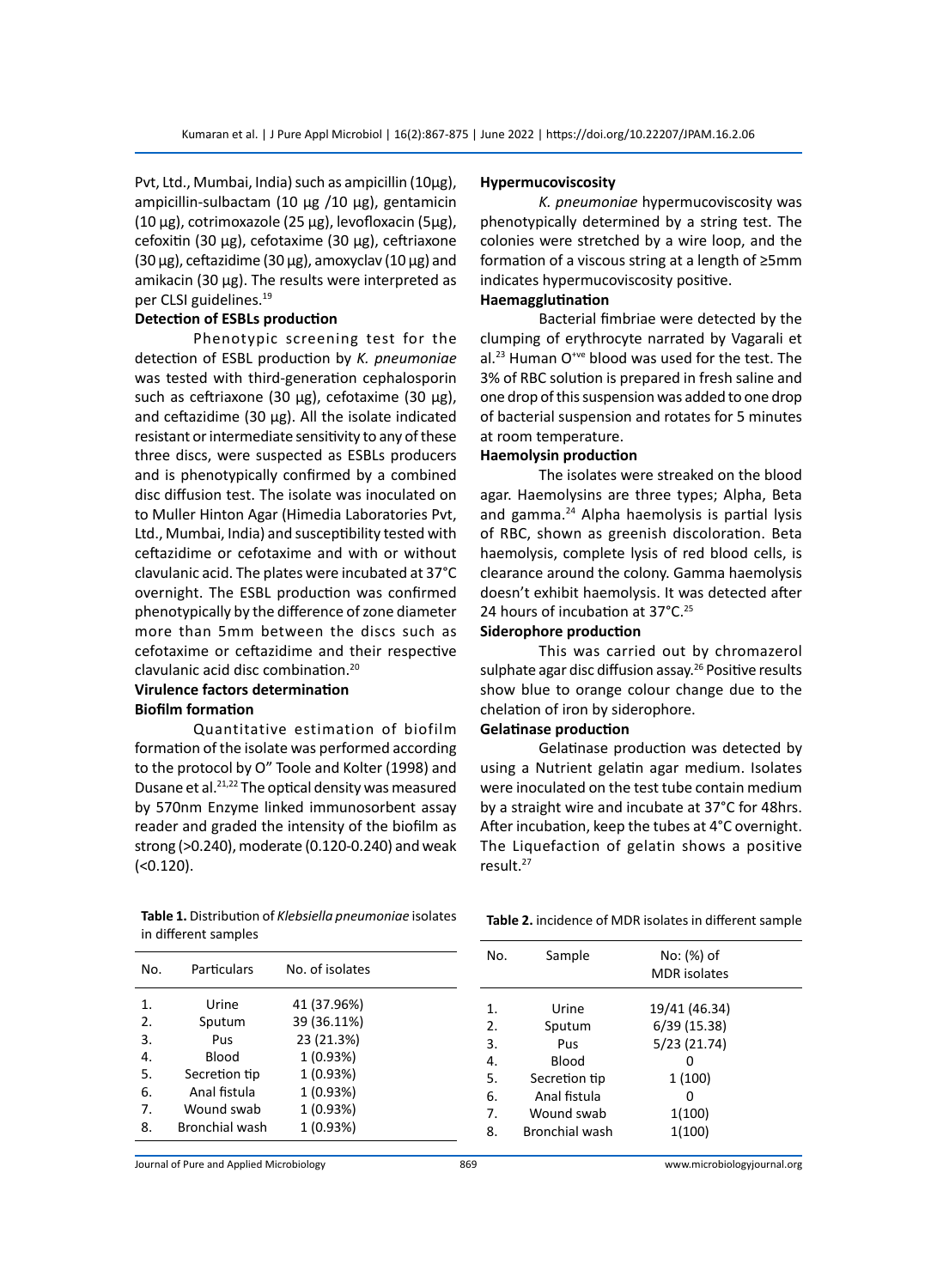#### **Amylase production**

Nutrient gar with 1% starch was used to detect amylase production. After 48hrs of incubation, plates flooded with an Iodine solution. The zone of clearance indicates a positive reaction.<sup>28</sup>

#### **Statistical analysis**

All the data was analyzed statistically by using SPSS version 21(IBM Corporation/Armonk, New York/USA). The association between drug resistance and the factors related to pathogenicity of *K. pneumoniae* isolates and ESBLs producers and virulence determinants were evaluated by the chi-square test. 'P' value less than or equal to 0.05 was considered as statistically significant.

# **RESULTS**

For the current study, *K. pneumoniae* isolates (n= 108) were collected from various clinical samples such as urine (41), sputum (39), pus (23), blood, secretion tip, anal fistula, wound swab and bronchial wash (1 each) (Table 1). Among this, more than 90% of isolates were resistant to ampicillin (92.59%; 100/108) followed by,

**Table 3.** Distribution of ESBL producing *K. pneumoniae* in different samples

| No. | Sample                | No. of ESBL)<br>producers<br>$(N=49; 45.37%)$ | No. of Non ESBL<br>producers<br>$(N=59; 54.63%)$ |
|-----|-----------------------|-----------------------------------------------|--------------------------------------------------|
| 1.  | Urine                 | 26 (53.06%)                                   | 15 (25.42%)                                      |
| 2.  | Sputum                | 11 (22.45%)                                   | 28 (47.46%)                                      |
| 3.  | Pus                   | 8 (16.33%)                                    | 15 (25.42%)                                      |
| 4.  | <b>Blood</b>          | 0                                             | 01(1.70)                                         |
| 5.  | Secretion tip         | 1 (2.04%)                                     | 0                                                |
| 6.  | Anal fistula          | 1 (2.04%)                                     | 0                                                |
| 7.  | Wound Swab            | 1 (2.04%)                                     | 0                                                |
| 8.  | <b>Bronchial wash</b> | 1(2.04%)                                      | 0                                                |
|     |                       |                                               |                                                  |

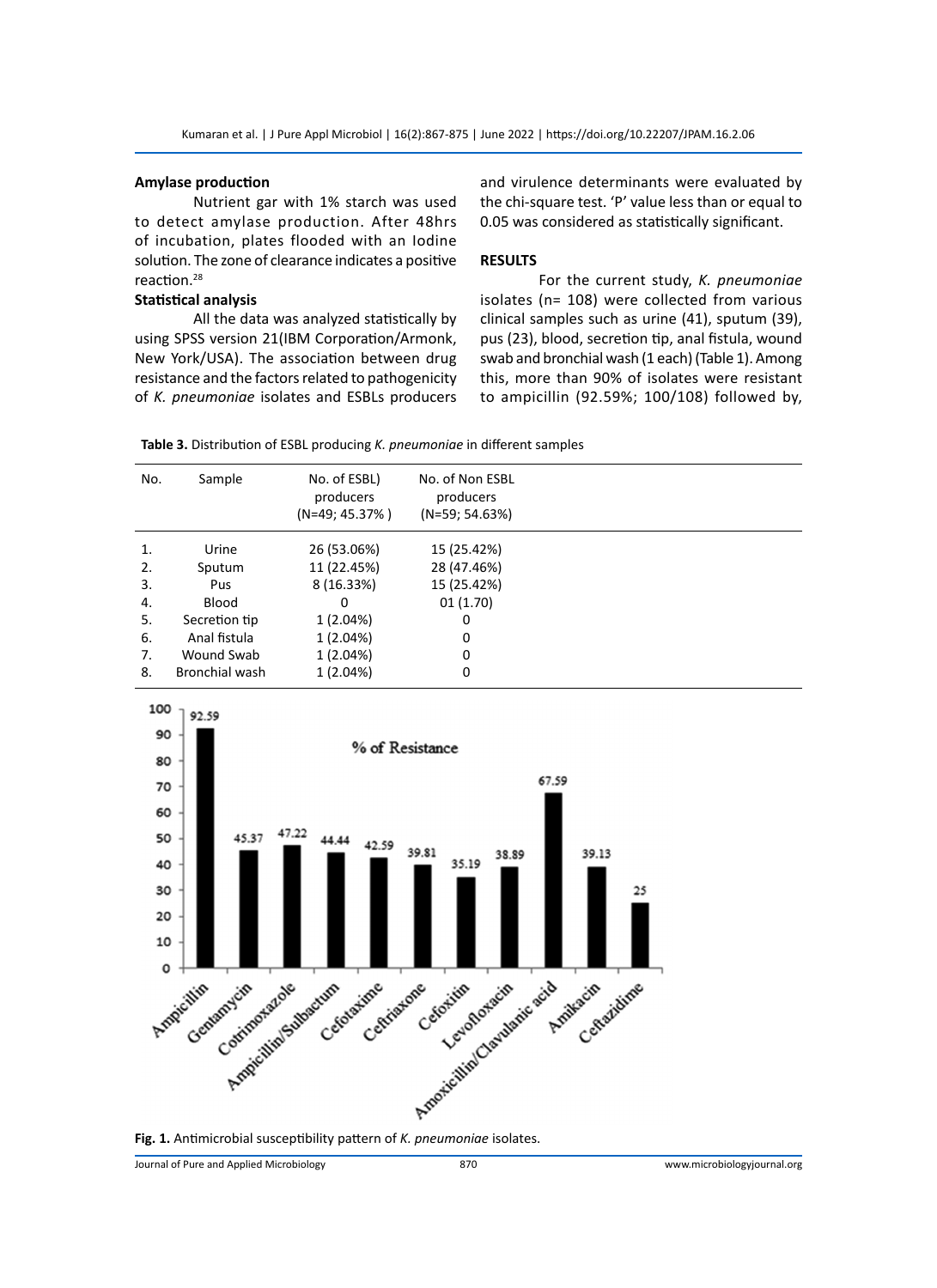amoxicillin-clavulanic acid (67.59%; 73/108) and Co-trimoxazole (47.22 %; 51/108) (Fig. 1). Out of total 108 isolates 30.55% of *K. pneumoniae* isolates were resistant to 3-4 functional group of antimicrobial agents, which is considered as MDR (multidrug resistance) (Table 2). The present study, ESBLs production was found in 49 isolates (45.37%, 49/108) and non ESBLs producers 59 (54.63%) were detected by combined disc diffusion test (Table 3).

The biofilm and siderophore production was found to be the most common virulence factors among the isolates, but the incidence of Haemolysin and Amylase production was not often (Fig. 2). In the present study most of the *K. pneumoniae* isolates were biofilm producers. The majority of isolates produced a moderate intensity of biofilm in both ESBL producing and non-ESBLs producing *K. pneumoniae* and different categories of biofilm production are present in (Fig. 3). The current study reveals

prevalence of haemagglutination (*P-*value 0.033) and siderophore production (*P-*value 0.001) was higher among ESBL producing *K. pneumoniae* (Table 4).

A significant association was noticed between antimicrobial resistance and some virulence factors. Table 5 shows the prevalence of virulence factors and antimicrobial susceptibility of *K. pneumoniae*. The siderophore production exhibited a statistically significant association in the antimicrobial resistance with all antimicrobial agents used in the current study (*P-*value <0.05). Moreover, significant associations were observed between biofilm formation and cotrimoxazole (*P-*value 0.036) and amoxicillin-clavulanic acid resistance (*P-*value 0.037); hypermucoviscosity with gentamicin (*P-*value 0.034) and ceftriaxone (*P-*value 0.026) and cefotaxime (*P-*value 0.044); haemagglutination (*P-*value 0.045) and amylase production (*P-*value 0.044) with cefotaxime.

**Table 4.** Association of ESBL producing *K. pneumoniae* with respect to virulence factors

|          | Virulence factors  |       |                              |         |            |             |  |
|----------|--------------------|-------|------------------------------|---------|------------|-------------|--|
|          | Hypermucoviscocity |       | Haemolysin Haemagglutination | Amvlase | Gelatinase | Siderophore |  |
| Positive | 4.1                | 6.1   | 24.5                         | 12.2    | 16.3       | 77.6        |  |
| Negative | 95.9               | 93.9  | 75.5                         | 87.8    | 83.7       | 22.4        |  |
| P-value  | 0.061              | 0.726 | 0.033                        | 0.137   | 0.472      | 0.001       |  |



**Fig. 2.** Distribution of various virulence factors in *K. pneumoniae* isolates.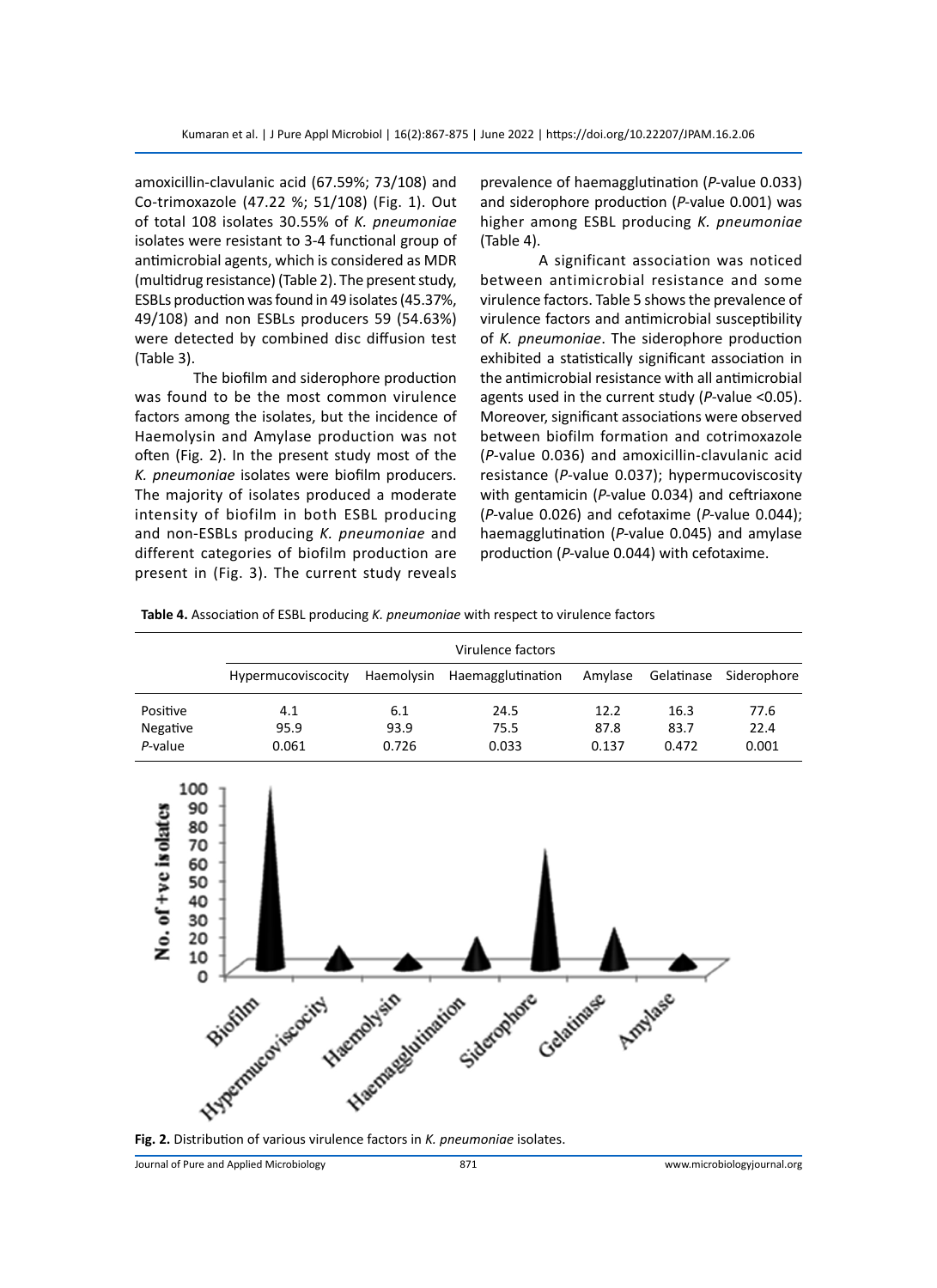# **DISCUSSION**

*Klebsiella pneumoniae* is one of the frequently isolated, antimicrobial resistant organisms from different clinical samples. It is also associated with hospital acquired infection and a co-pathogen in viral diseases. A study from China reported 91.9% 0f COVID-19 patient had bacterial co-infection, where it was predominant with Streptococcus pneumoniae followed by *K. pneumoniae*. 29 In the present study, the

**Table 5.** Association between antibiotic resistance and virulence factors of *K. pneumoniae*

| Virulence markers        | Antibiotics |       |            |            |       |            |            |        |           |
|--------------------------|-------------|-------|------------|------------|-------|------------|------------|--------|-----------|
|                          |             | AMP   | <b>GEN</b> | <b>COT</b> | A/S   | <b>CTX</b> | <b>CTR</b> | LE     | AMC       |
| <b>Biofilm formation</b> | Strong      | 19    | 18.4       | 23.5       | 18.8  | 26.1       | 27.9       | 26.2   | 19.2      |
|                          | Moderate    | 57    | 67.3       | 54.9       | 62.5  | 54.3       | 53.5       | 59.5   | 54.8      |
|                          | Weak        | 13    | 6.1        | 17.6       | 14.6  | 15.2       | 14         | 11.9   | 17.8      |
|                          | Negative    | 11    | 8.2        | 3.9        | 4.2   | 4.3        | 4.7        | 2.4    | 8.2       |
|                          | P-value     | 0.126 | 0.309      | 0.036      | 0.298 | 0.069      | 0.065      | 0.072  | 0.037     |
| Hypermucoviscosity       | Positive    | 11    | 4.1        | 9.8        | 6.2   | 4.3        | 2.3        | 7.1    | 9.6       |
|                          | Negative    | 89    | 95.9       | 90.2       | 93.8  | 95.7       | 97.7       | 92.9   | 90.4      |
|                          | P-value     | 0.897 | 0.03       | 0.683      | 0.15  | 0.044      | 0.026      | 0.295  | 0.467     |
| Haemolysin               | Positive    | 7     | 4.1        | 5.9        | 8.3   | 6.5        | 9.3        | 7.1    | 8.2       |
|                          | Negative    | 93    | 95.9       | 94.1       | 91.7  | 93.5       | 90.7       | 92.9   | 91.8      |
|                          | P-value     | 0.568 | 0.229      | 0.567      | 0.74  | 0.762      | 0.541      | 0.933  | 0.642     |
| Haemagglutination        | Positive    | 17    | 14.3       | 15.7       | 20.8  | 23.9       | 20.9       | 16.7   | 19.2      |
|                          | Negative    | 83    | 85.7       | 84.3       | 79.2  | 76.1       | 79.1       | 83.3   | 80.8      |
|                          | P-value     | 0.204 | 0.705      | 0.988      | 0.194 | 0.045      | 0.228      | 0.833  | 0.157     |
| Amylase                  | Positive    | 6     | 8.2        | 11.8       | 10.4  | 13         | 9.3        | 11.9   | 9.6       |
|                          | Negative    | 94    | 91.8       | 88.2       | 89.6  | 87         | 90.7       | 88.1   | 90.4      |
|                          | P-value     | 0.48  | 0.785      | 0.102      | 0.285 | 0.044      | 0.541      | 0.155  | 0.211     |
| Gelatinase               | Positive    | 19    | 18.4       | 19.6       | 18.8  | 19.6       | 18.6       | 23.8   | 19.2      |
|                          | Negative    | 81    | 81.6       | 80.4       | 81.3  | 80.4       | 81.4       | 76.2   | 80.8      |
|                          | P-value     | 0.211 | 0.638      | 0.852      | 0.708 | 0.858      | 0.711      | 0.479  | 0.657     |
| Siderophore              | Positive    | 60    | 77.6       | 70.6       | 75    | 80.4       | 74.4       | 83.3   | 69.9      |
|                          | Negative    | 40    | 22.4       | 29.4       | 25    | 19.6       | 25.6       | 16.7   | 30.1      |
|                          | P-value     | $0**$ | $0***$     | 0.023      | 0.003 | $0***$     | 0.009      | $0***$ | $0.001**$ |

P-Value \* -Significant \*\* highly significant; AMP- Ampicillin, GEN- Gentamicin, COT- co-trimoxazole, A/S- Ampicillin Sulbactum, CTX- Cefotaxime, CTR- Ceftriazone, LE- Levofloxacine, AMC- Amoxicillin clavulanic acid.





Journal of Pure and Applied Microbiology 872 www.microbiologyjournal.org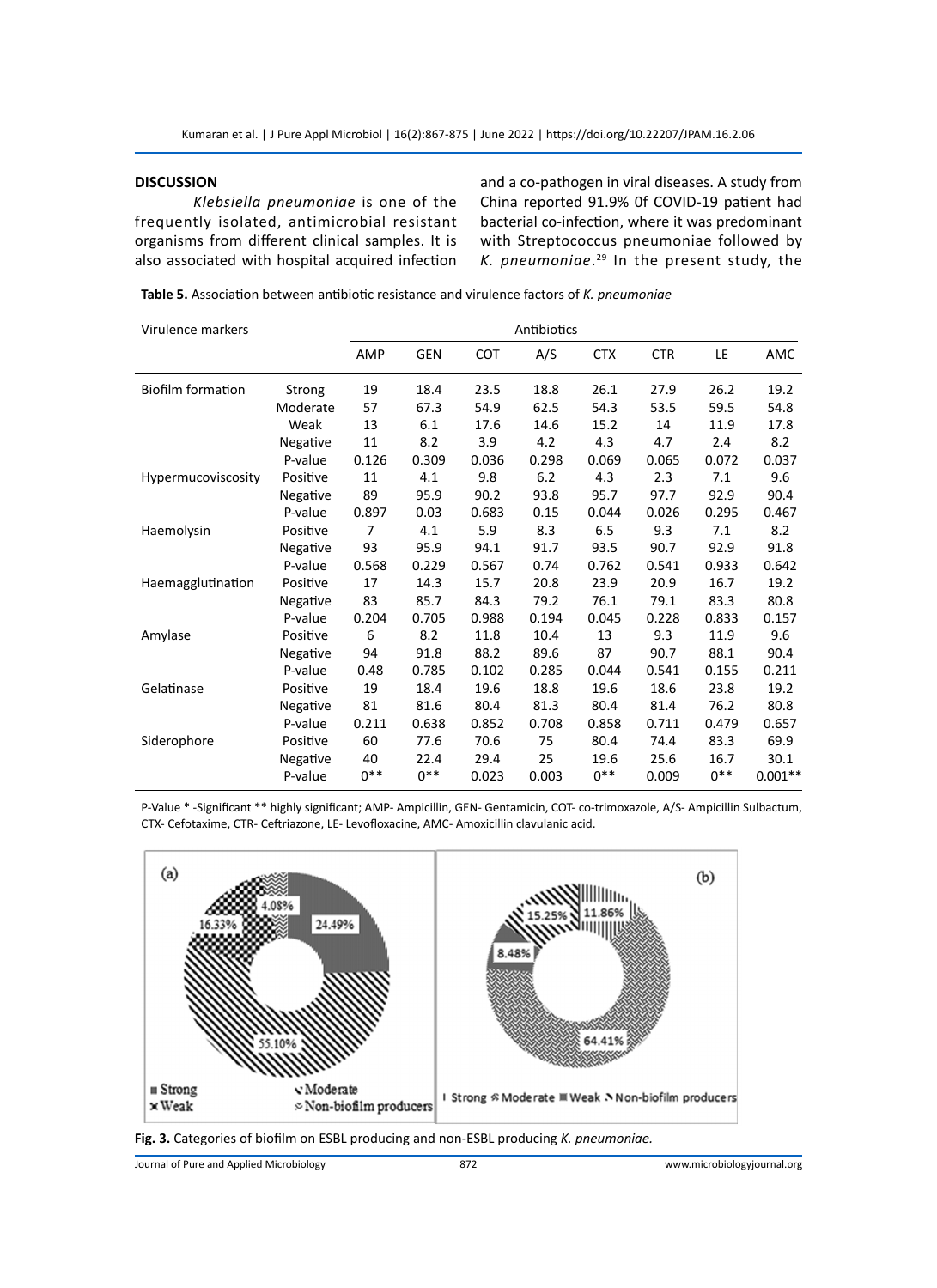predominant isolation of *K. pneumoniae* was found from urine samples followed by sputum and pus, which corroborates the observation of Phamba and Domanic.<sup>30</sup>

Antimicrobial resistance is a severe threat to the human for the successful treatment of health care infection. The current study revealed that 92.59 % (100/108), 67.59% (73/100) and 47.22% (51/108) of *K. pneumoniae* were resistance to ampicillin, amoxicillin-clavulanic acid and co-trimoxazole respectively. The prolonged usage of antibiotics like ampicillin and cotrimoxazole, the bacteria developed resistance against them.<sup>31</sup> As study done by Ahanjan et al. $32$  reported that *K. pneumoniae* showed 100% resistance against cefotaxime and 47% to gentamycin. In our study, the resistance against gentamycin was 45.37% (49/108), but the cefotaxime resistance (42.59%; 46/108) was less than the mentioned study. In this survey 73/108 (67%) isolates of *K. pneumoniae* were resistant to amoxicillin-clavulanic acid. This report supported by Derakhshan et al.<sup>33</sup> that found 121/200 (60.5%) of resistance against amoxicillin-clavulanic acid. Meanwhile, another study revealed that 36.69% of resistance, which is lower than our result.<sup>34</sup>

In different studies reported, the incidence of ESBL producers in India ranging from 60%-80 %.35 The incidence of ESBL producers in the present study was 45.37%, which supports the study of Wettal et al.<sup>36</sup> Nevertheless, Thenkhiwale et al.,<sup>37</sup> Mumtaz et al.<sup>38</sup> and Chander and Shestha<sup>39</sup> had reported a much lower rate of ESBL *Klebsiella* spp. The increased occurrence of multi drug resistant bacteria, influenced by various risk factors such as prolonged hospitalization, indiscriminate use of antibiotics and self-medication. In the present study, the rate of isolation of ESBL producers were more in urine 53.06% (26/49) followed by sputum 22.45% (11/49) and pus 16.33% (8/49). The similar results were reported by Akila et al., $40$  which is dependent with the sample size.

Virulence factors are contributing to the pathogenesis and antimicrobial resistance of the bacteria. The high density of bacterial population present in biofilm contributes to antimicrobial resistance. A significant association between biofilm formation and co-trimoxazole (*P-*value 0.036) and amoxicillin-clavulanic (*P-*value 0.037) was revealed in this study. Siderophore iron uptake is one of the major virulence determinants. In the current study, siderophore production showed a significant association with antimicrobial resistance. Karam et al.<sup>41</sup> reported a significant correlation between the presence of iron acquisition gene chuA and resistance of antibiotics such as co-trimoxazole and ceftazidime. Pramodhini et al.<sup>42</sup> reported that other bacteria showed a significant association between certain virulence factors and antimicrobial resistance. However, they suggested that all virulence factors are may not be significantly associated with antimicrobial resistance.

# **CONCLUSION**

The bacterial virulence and antimicrobial resistance are not independent factors, the association between these factors may play a crucial role in pathogenesis of invasive infections. The present study indicated certain virulence factors of *K. pneumoniae* are associated with antimicrobial resistance. The antimicrobial resistant *K. pneumoniae* possess virulence characteristics, which lead to complications and treatment failure. Therefore the strict monitoring of virulence factors and antimicrobial resistance can be recommended in clinical laboratories with an emphasis on surveillance and infection control activities. Furthermore, molecular studies are required for the good understanding of the genetic relation between virulence factors and drug resistance of *K. pneumoniae*.

#### **Acknowledgments**

The authors are thankful to the Principal, Karuna Medical College, Palakkad and Head, Department of Microbiology, Karuna Medical College, Kerala, India for all the facilities provided.

#### **Conflict of interest**

The authors declare that there is no conflict of interest

# **AuthorS' contribution**

All authors listed in this study have made a substantial direct and intellectual contribution to the work and approved it for publication.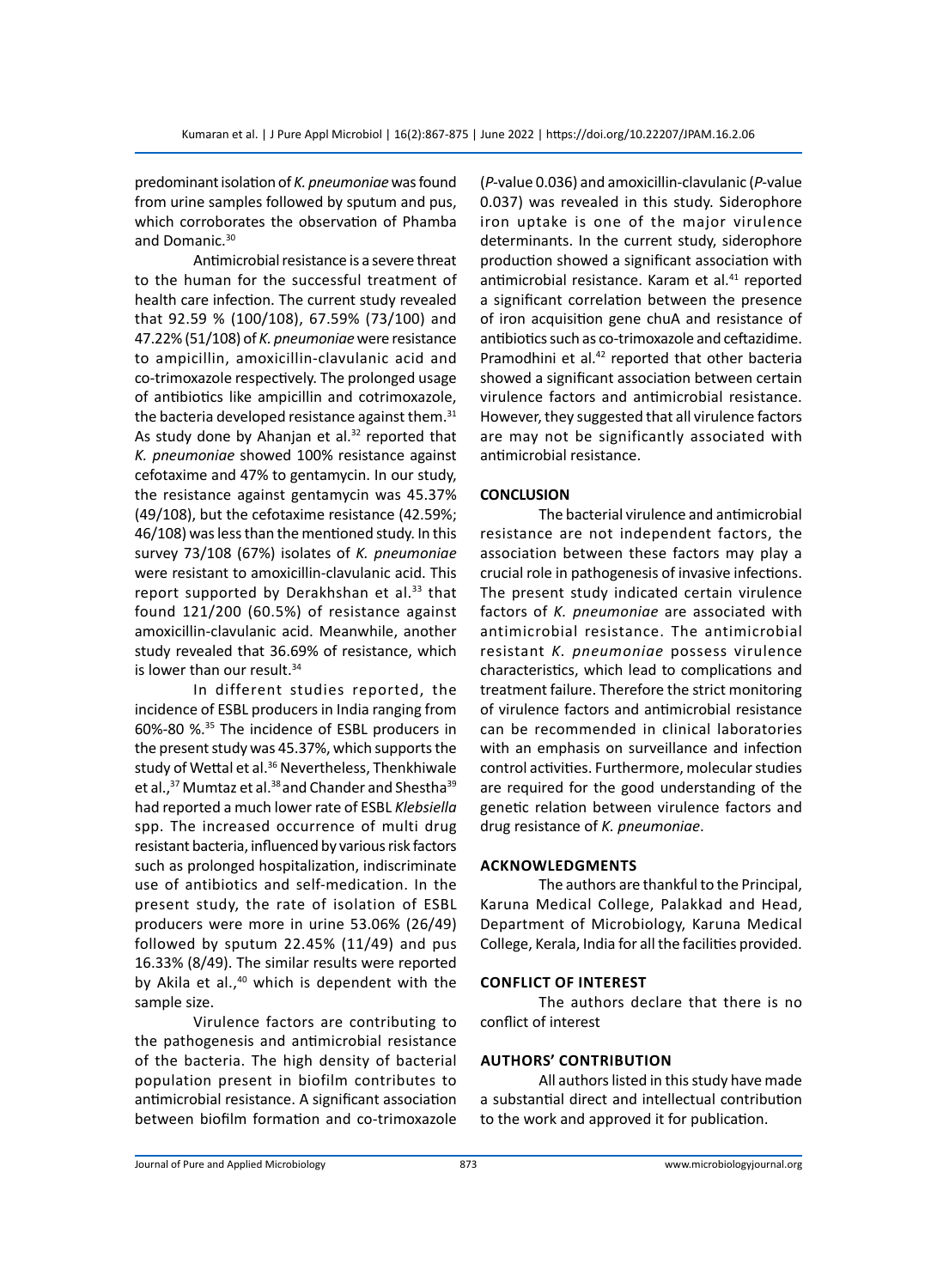# **Funding**

None.

# **Data availability**

All datasets generated during the study are included in the manuscript

# **Ethics statement**

Not applicable.

#### **REFERENCES**

- 1. Podschun R, Ullmann U. *Klebsiella* spp. as nosocomial Pathogens: Epidemiology, Taxonomy, Typing Methods, and pathogenicity factors. *Clin Microbiol Rev.* 1998;11(4):589-603. doi: 10.1128/CMR.11.4.589
- 2. Lin YT, Wang FD, Chan YJ, Fu YC, Fung CP. Clinical and microbiological characteristics of tigecycline non - susceptible *Klebsiella pneumoniae* bacteremia in Taiwan. *BMC Infect Dis.* 2014;14:1. doi: 10.1186/1471- 2334-14-1
- 3. Chao CM, Lee KK, Wang CS, Chen PJ, Yeh TC. Case reports a fatal case of *Klebsiella pneumoniae* Mycotic Aneurism. *Case Rep Emerg Med.* 2011;2011:498545. doi: 10.1155/2011/498545
- 4. Chandravanshi SL, Mishra V. Acute suppurative bacterial dacryoadenitis: a case report. *Eur J Opthalmol.*  2014;24(5):790-792. doi: 10.5301/ejo.5000459
- 5. Lee B, Yeroushalmi K, Me HM, et al. community acquired *Klebsiella pneumoniae* meningitis: a case report. *Germ.* 2018;8(2):92. doi: 10.18683/ germs.2018.1136
- 6. Chen WC, Lai YC, Lin CH, et al. First COVID-19 mortality case in Taiwan with bacterial co-infection by national surveillance of critically ill patients with influenzanegative pneumonia. *J Microbiol Immunol Infect.* 2020;53(4):652-656. doi: 10.1016/j.jmii.2020.05.005
- 7. Arcari G, Raponi G, Sacco F, et al. *Klebsiella pneumoniae* infection in COVID-19 patients: a 2-month retrospective analysis in an Italian hospital. *Int J Antimicrob Agents.* 2021;57(1):106245. doi: 10.1016/j. ijantimicag.2020.106245
- 8. Dabrowska WM, Lange S, Zorena K, Dabroski S, Ozaga D, Tomaszek L. Carbapenem-resistant *Klebsiella pneumoniae* infection in ICU COVID-19 patients-A scoping review. *J Clin Med.* 2021;10(10):2067. doi: 10.3390/jcm10102067
- 9. Rice LB. Federal funding for the study of antimicrobial resistance in nosocomial pathogens: no ESKAPE. *J Infect Dis.* 2008;197(8):1079-1081. doi: 10.1086/533452
- 10. Navidinia M. The clinical importance of emerging ESKAPE pathogens in nosocomial infections. *Archives of Advances in Biosciences.* 2016;7(3):43-57. doi: 10.22037/jps.v7i3.12584
- 11. Fertas- Aissani R, Messai Y, Alouache S, Bakour R. Virulence profile and antibiotic susceptibility pattern of *Klebsiella pneumoniae* strains isolated from different clinical specimens. *Pathol Biol.* 2013;61(5):209-216. doi: 10.1016/j.patbio.2012.10.004
- 12. Sahly H, Podschun R, Oelschlaeger TA, et al. Capsule

impedes adhesion to and invasion of epithelial cells by *Klebsiella pneumoniae*. *Infect Immuni.* 2000;68(12):6744-6749. doi: 10.1128/IAI.68.12.6744- 6749.2000

- 13. Dsouza R, Pinto NA, Hwang I, et al. Panel strain of *Klebsiella Pneumoniae* for beta- lactam antibiotic evaluation: their phenotypic and genotypic characterization. *Peer J.* 2017;5:e2896. doi: 10.7717/ peerj.2896
- 14. Papp-Wallace KM, Endimiani A, Taracila MA, Bonomo RA. Carbapenems: past, present, and future. *Antimicrob Agents Chemother.* 2011;55(11):4943- 4960. doi: 10.1128/AAC.00296-11
- 15. Silago V, Kovacs D, Samson H, et al. Existence of Multiple ESBL Genes among phenotypically confirmed ESBL producing *Klebsiella pneumoniae* and *Escherichia coli* concurrently isolated from clinica, l colonization and contamination samples neonatal units at Bugando medical centre Mwanza, Tanzania. *Antibiotics.* 2021;10(5):476. http://doi.org/10.3390/ antibiotics10050476
- 16. World Health Organization. Antimicrobial resistance: Global report on surveillance 2014.
- 17. Derakhshan S, Peerayeh SN, Bakhshi B. Association between presence of virulence genes and antibiotic resistance in clinical *Klebsiella pneumoniae* isolates. *Lab Med.* 2016;47(4):306-311. doi: 10.1093/labmed/ lmw030
- 18. Garrity GM, Boone DR, Castenholz RW. Bergey's Manual for Systematic Bacteriology, 2<sup>nd</sup> ed. Springer verlag, New York; 2001.
- 19. Wayne PA. CSLI. Performance standards for antimicrobial susceptibility testing twentieth informational supplement. Clinical and Laboratory Standard Institute, 2010;M100-S20:40-51 and 315.
- 20. Wayne PA. CSLI. Performance standards for antimicrobial susceptibility testing twenty-fourth international supplements. Clinical and Laboratory Standard Institute. 2014; M100-S24.
- 21. O'Toole GA, Kolter R. Initiation of biofilm formation in *Pseudomonas fluorescens* WCS365 proceeds via multiple, convergent signaling pathways: a genetic analysis. *Mol Microbiol.* 1998;28(3):449-461. doi: 10.1046/j.1365-2958.1998.00797.x
- 22. Dusane DH, Rajput JK, Kumar AR. Disruption of fungal and bacterial biofilms by lauroyl glucose. *Lett Appl Microbiol.* 2008;47(5):374-379. doi: 10.1111/j.1472- 765X.2008.02440.x
- 23. Vagarali MA, Karadesai SG, Patil CS, Metgud SC, Mutnal MG. Haemagglutination and siderophore production as the urovirulence markers of uropathogenic *Escherichia coli. Indian J Med Microbiol.* 2008;26(1):68-71. doi: 10.4103/0255-0857.38863
- 24. Payment P, Coffin E, Paquette G. Blood agar to detect virulence factor in tap water heterotrophic bacteria. *Appl Environ Microbiol.* 1994;60(4):1179-1183. doi: 10.1128/aem.60.4.1179-1183.1994
- 25. Gharrah MM, El-Mahdy AM, Barwa RF. Association between virulence factors in tap Extended Spectrum Beta-Lactamase producing *Klebsiella pneumoniae* compared to non producing isolates. *Interdiscip Perspect Infect Dis*. 2017;2018:1023076. doi: